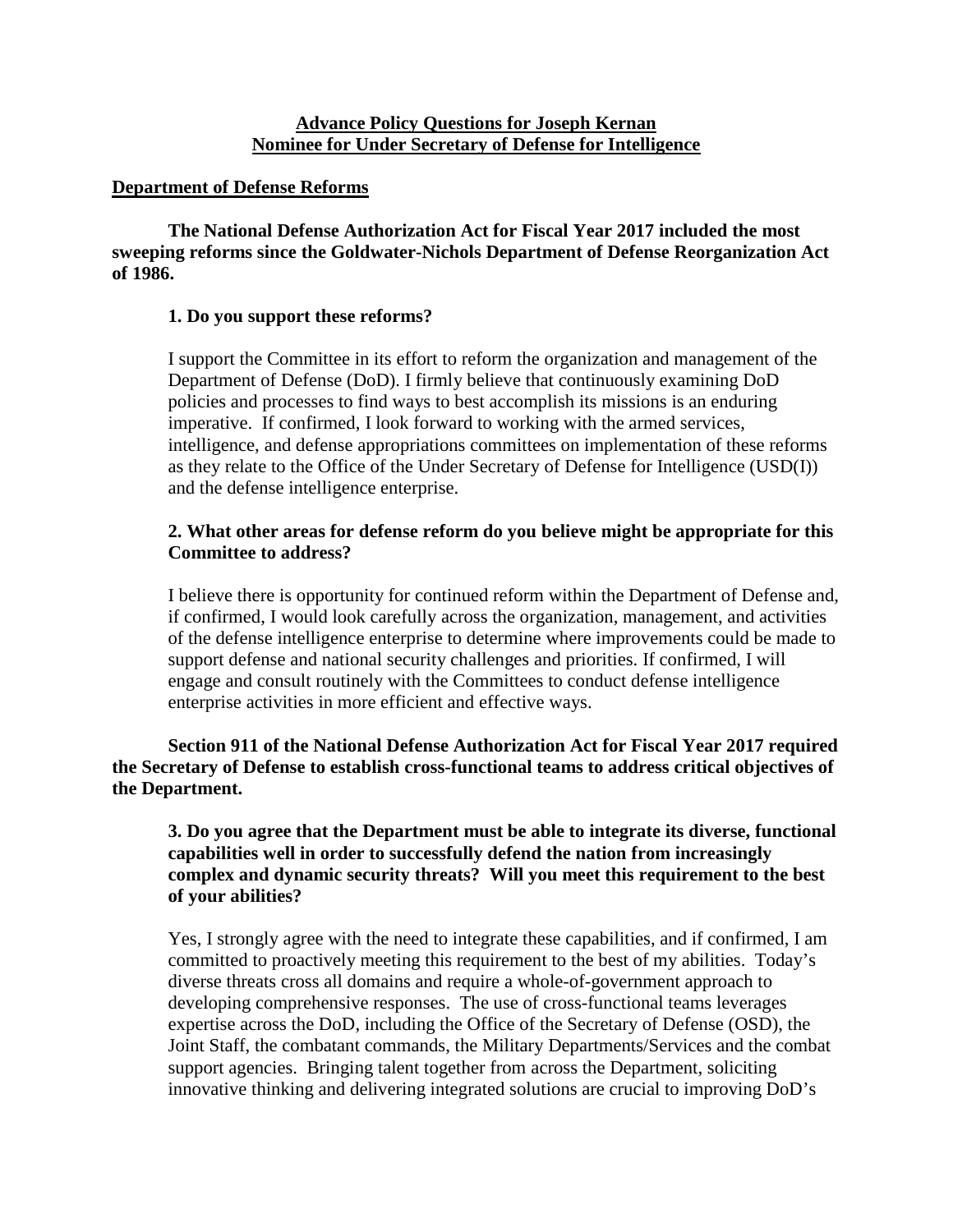ability to address threats to national security. As appropriate, I will as well advocate for cross-functional teams to include participants from other government agencies so that, collectively, we can better address national security challenges.

For example, I understand that the USD(I) has been tasked by the Deputy Secretary to oversee a cross-functional team focused on algorithmic warfare, and on leveraging technology to improve the processing, exploitation, and dissemination of full motion video collected from airborne platforms. That is a critical capability that would have been extraordinarily useful to me as a deployed special operations force commander and it remains so for our deployed military forces in harm's way.

## **4. What is your understanding of the attributes and characteristics of effective cross-functional teams?**

My belief, and I understand this is the practice for DoD's cross-functional teams, is the inclusion of subject matter experts from across the Department with technical expertise, appropriate knowledge of policy, strategy, and operations and the commitment to collaboratively tackle our most important national security challenges is an important imperative.

### **5. What are your views on the potential focus areas and uses for future crossfunctional teams?**

I believe that we need to focus on and commit to drawing on cross-functional expertise from across the intelligence community. The ability of our joint force to integrate intelligence faster and more effectively than our adversaries will continue to drive U.S. competitive military advantage and better inform decision-making. Cross-government teams of this nature could be equally beneficial in bringing together solutions from across DoD and the Intelligence Community to address adversary threats. If confirmed, I will continue to support and promote participation in cross-functional teams.

#### **Duties**

## **6. What is your understanding of the role, duties, and functions of the Under Secretary of Defense for Intelligence (USD(I))?**

The Under Secretary of Defense for Intelligence (USD(I)) is responsible for supporting the Secretary of Defense in discharging his intelligence and security responsibilities and authorities under Title 10 and Title 50 of the United States Code.

From DoD Directive 5143.01, I understand the responsibilities of the USD(I) to include: serving as the Principal Staff Assistant and intelligence advisor to the Secretary of Defense; exercising authority, direction, and control on behalf of the Secretary of Defense over the Defense Intelligence Agency, the National Geospatial-intelligence Agency, the National Security Agency / Central Security Service, the National Reconnaissance Office, and the Defense Security Service; establishing policy and priorities for, and providing oversight of, the defense intelligence enterprise; exercising oversight of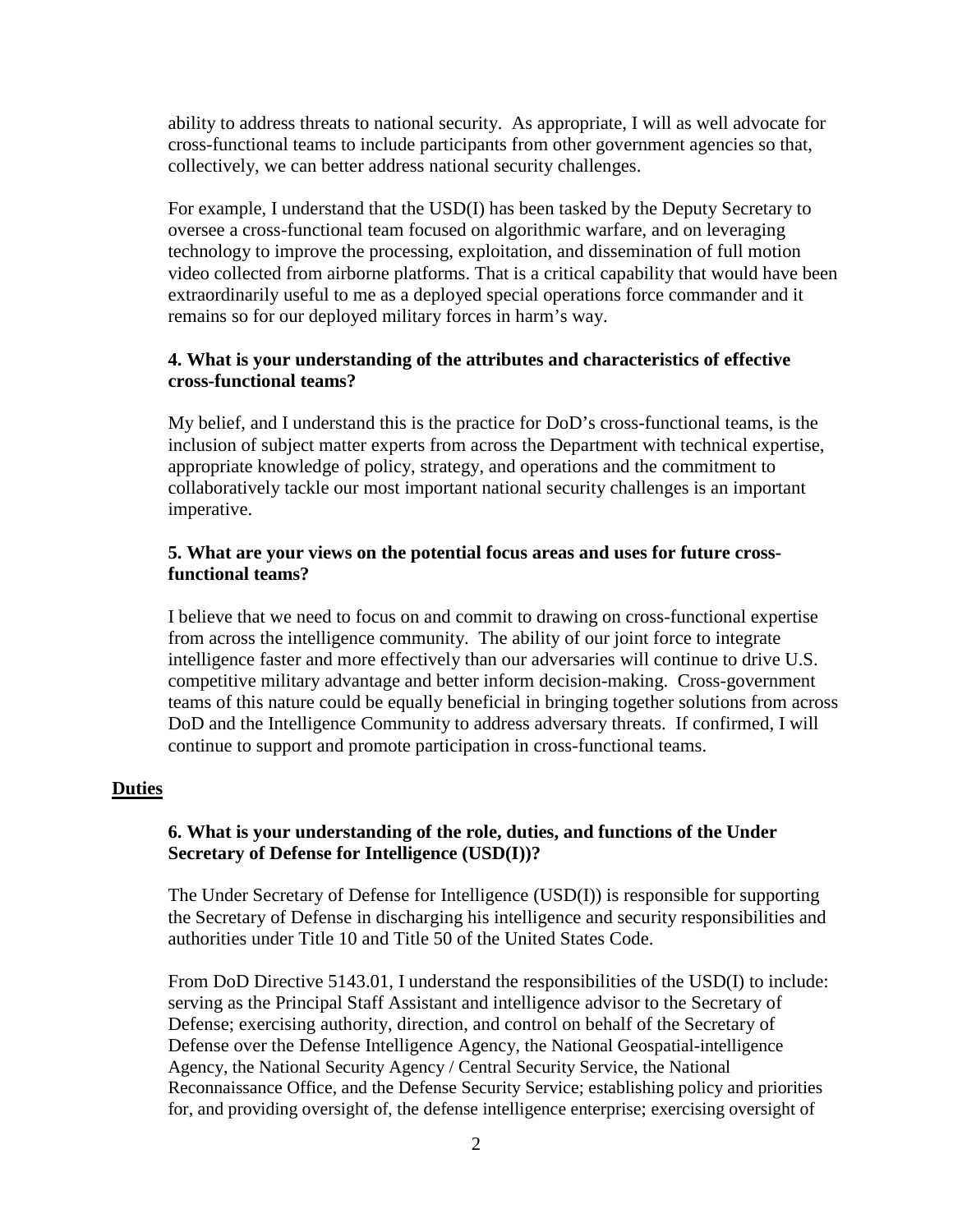personnel policy to ensure that intelligence organizations in the Department of Defense are staffed, organized, trained, and equipped to support the missions of the Department; ensuring that the DoD intelligence components that are also elements of the intelligence community are responsive to the Director of National Intelligence (DNI) in the execution of the DNI's authorities; ensuring that the combatant commanders, the Joint Chiefs of Staff, and the civilian leadership of the Department are provided with appropriate intelligence support; ensuring that counterintelligence activities in the Department are conducted and managed efficiently and effectively; ensuring that other sensitive activities which the Department conducts or supports are conducted and managed efficiently and effectively; overseeing the implementation of assigned DoD security policies and programs to ensure efficiency and effectiveness; serving as the Program Executive for the Military Intelligence Program, and ensuring that the Department provides the U.S. Congress with information sufficient to execute its oversight responsibilities. I believe an implied responsibility of USD(I), when appropriate, beneficial, and lawful, is to collaboratively support the intelligence-related needs for the whole-of-government mission to protect our nation's security.

### **7. What recommendations, if any, do you have for changes in the duties and functions of the USD(I)?**

At this time, I do not have specific recommendations for changes in the duties and functions of the USD(I). If confirmed, I will, as the Principle Staff Assistant and advisor to the Secretary of Defense and his Deputy, carry out those aforementioned duties and functions contained in DoD Directive 5143.01. I would coordinate widely across the Department of Defense and Intelligence Community, and inform the Committee of any recommendations.

## **8. How do you view the relationship and division of responsibilities between the Office of the Under Secretary of Defense for Intelligence (OUSD(I)) and the Office of the Under Secretary of Defense for Policy?**

Secretary Mattis has emphasized collaboration, partnerships, and reform of the Department. If confirmed, I would work closely and collaboratively with each of the Under Secretaries, their Principal Deputies, and other Department officials, recognizing the complementary perspectives each brings to the Department's mission. I believe that a close and continuing partnership between the Under Secretary of Defense for Policy and the USD(I) is essential to best align intelligence policies and capabilities with Policy objectives. Critically, and from my personal military career experience, I know that the key beneficiaries of this collaboration, strong relationship, and alignment between USD(P) and USD(I) are the warfighters, those in uniform that endeavor every day to support national security.

## **Qualifications**

**9. What background and experience, particularly in the area of intelligence matters, do you possess that qualify you to perform the duties of the USD(I)?**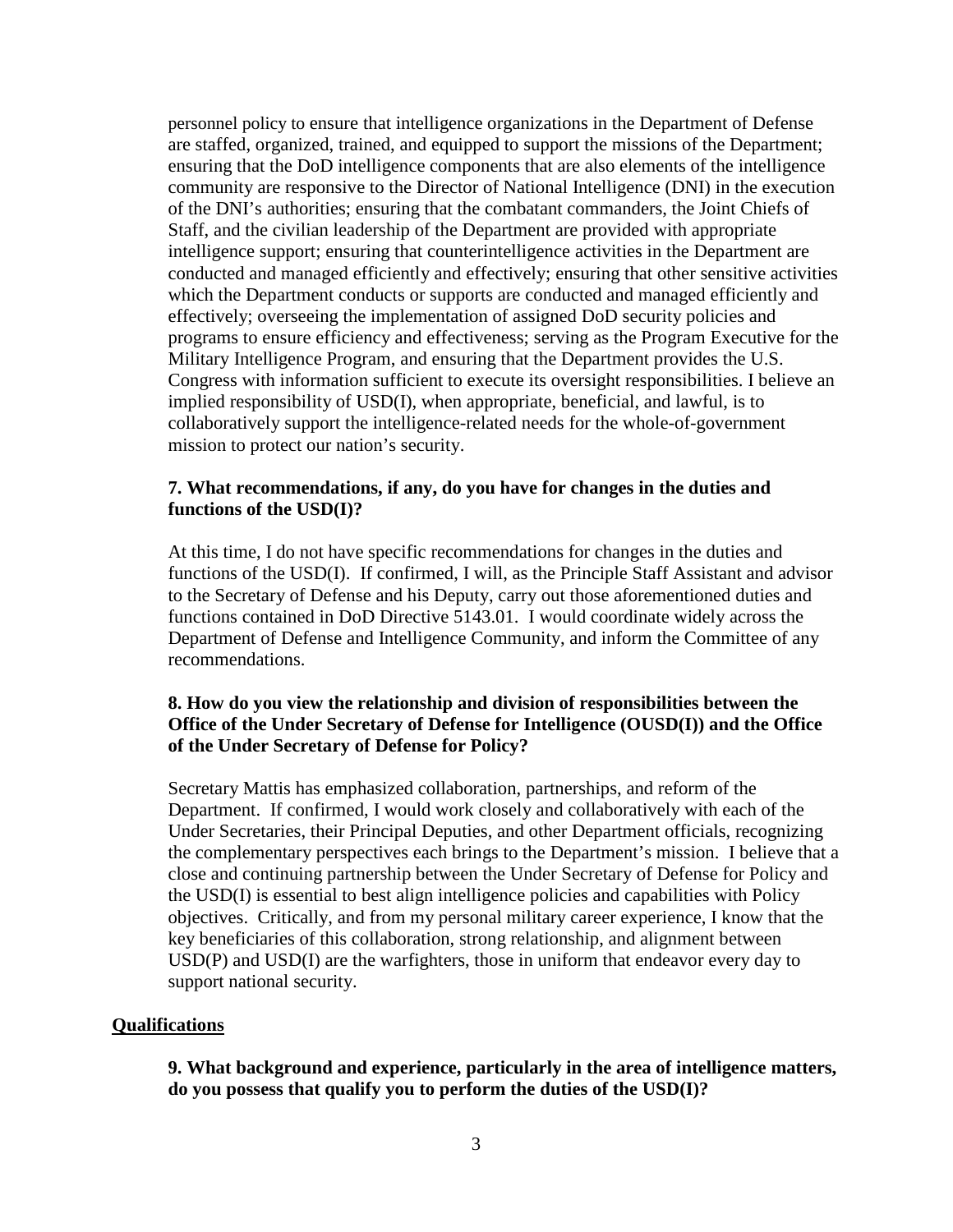If confirmed, I believe I have the appropriate background and experience to effectively perform the duties of the Under Secretary of Defense for Intelligence.

Over the course of my 36 years in uniform, predominantly as a Naval Special Warfare/SEAL officer, I was a collector, consumer, and user of intelligence from a multitude of intelligence sources.

The bulk of my military career was spent serving with Special Operations and Special Warfare units participating in operations and exercises globally on many levels. I commanded platoons at Underwater Demolition Team 12, SEAL Delivery Vehicle Team One, and SEAL Team Five. I commanded SEAL Team Two and the Naval Special Warfare Development Group (NSWDG).

Commanding NSWDG on 9/11, and subsequent Joint Task Forces through the initial operations in Afghanistan and Iraq, helped shape my knowledge of how special operators and other military combat forces depend on, and work effectively with, intelligence professionals.

The past 16 years of operations have brought intelligence and special operations professionals together in unique ways, with intelligence providing a battlefield advantage to both conventional and special operations forces and operators, and in return, providing intelligence officers the opportunity to validate and evolve their intelligence practices. This relationship is critical in how the United States will conduct conventional and irregular warfare operations in the  $21<sup>st</sup>$  Century.

While serving in each of the geographic areas of responsibility for the Combatant Commands, on a Combatant Command staff, and deployed in support of named and contingency operations and exercises, I worked closely with intelligence professionals from the Joint Staff, Service components, Combat Support Agencies, the intelligence community, and law enforcement entities. Intelligence underpinned the planning and decision-making process of every operation. The fidelity of this intelligence directly correlated to mission success, mitigation of risk to our forces, and achievement of tactical to strategic objectives. The intelligence leveraged came not only from U.S. intelligence entities but from many ally and partner sources. I place a very high priority on the value of enduring collaboration and intelligence fusion.

While serving as the Deputy Commander of U.S. Southern Command, I observed how the Command's Joint Intelligence Operations Center and the Joint Interagency Task Force provided intelligence that drove defense, law enforcement and allied forces' activities to interdict illicit trafficking throughout the region. Additionally, I gained deep insights from my front row seat as the Senior Military Assistant to former Secretary of Defense, Robert M. Gates, where I viewed the collaborative decision processes with the Chairman of the Joint Chiefs of Staff, the Services and the Combatant Commands and USD(I) efforts to coordinate intelligence community support to address defense intelligence needs.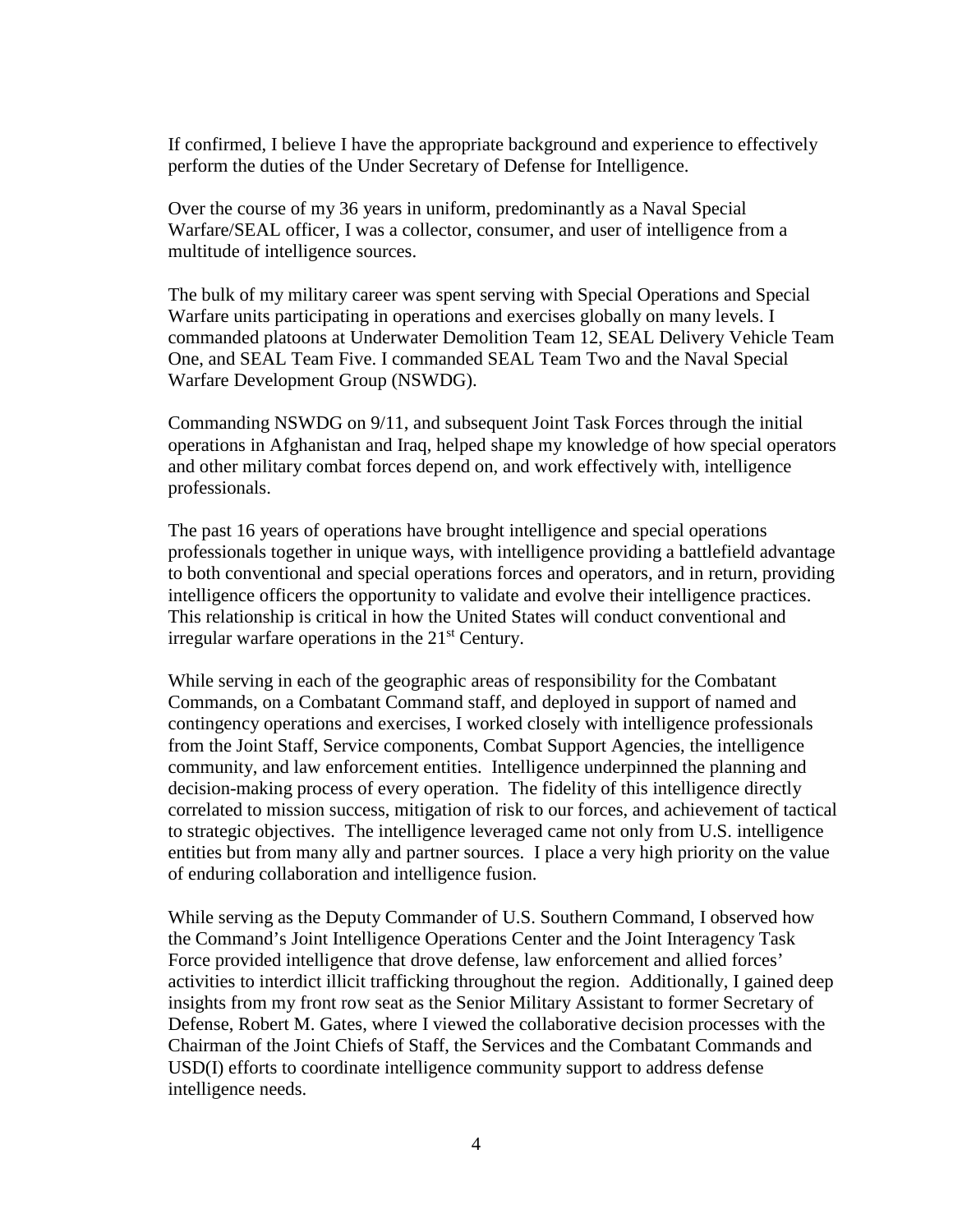Collectively, I believe these experiences both qualify me for, and would inform my efforts as, the USD(I), if confirmed. I would be honored to serve with our nation's intelligence professionals.

### **Relations with Congress**

## **10. What are your views on the state of the relationship between the OUSD(I) and the Senate Armed Services Committee in particular, and with Congress in general?**

I view the relationship between the OUSD(I) and the Committee as indispensable to building a more capable and responsive intelligence enterprise to meet our nation's security needs. I believe that a close and collaborative relationship between DoD and Congress is an obligation and essential for both to perform their duties. My experience has been that the Department and DoD components have been responsive to the Committee. If confirmed, I would seek to routinely engage the Senate Armed Services Committee and other committees of jurisdiction to strengthen OUSD(I)'s relationship with this Committee and Congress.

## **11. If confirmed, what actions would you take to sustain a productive and mutually beneficial relationship between Congress and the OUSD(I)?**

If confirmed as USD(I), I would pursue an open, continuing, and forthright dialogue with Congress concerning issues vital to defense intelligence and national security. Furthermore, I would actively seek perspective, advice, and support from committees of jurisdiction; be forthcoming in explaining intelligence activities, programs, and budgets; seek to provide Congress with the information needed to carry out its Article I constitutional responsibilities; and be accountable to the Congress in carrying out my duties and responsibilities.

## **Major Challenges and Priorities**

## **12. In your view, what are the major challenges confronting the OUSD(I) and the Defense Intelligence Enterprise?**

I believe the major challenges confronting OUSD(I) and the defense intelligence enterprise include adapting to and providing timely awareness and insights into a diverse, complex and ever-changing array of security challenges. The broad scope and fast pace of global operations will very likely be conducted with a smaller force and in a constrained fiscal environment. Despite these constraints, the obligations and increasing demands on the intelligence enterprise to support policy, operations, acquisitions and decision-making will not wane, and our posture and capabilities must continue to support the full spectrum of security challenges. We must prevent strategic and military surprises. While accepting this responsibility, the USD(I) must also address these challenges in an environment that requires better protection of our intelligence sources and methods, the networks on which we function, and from the full spectrum of threats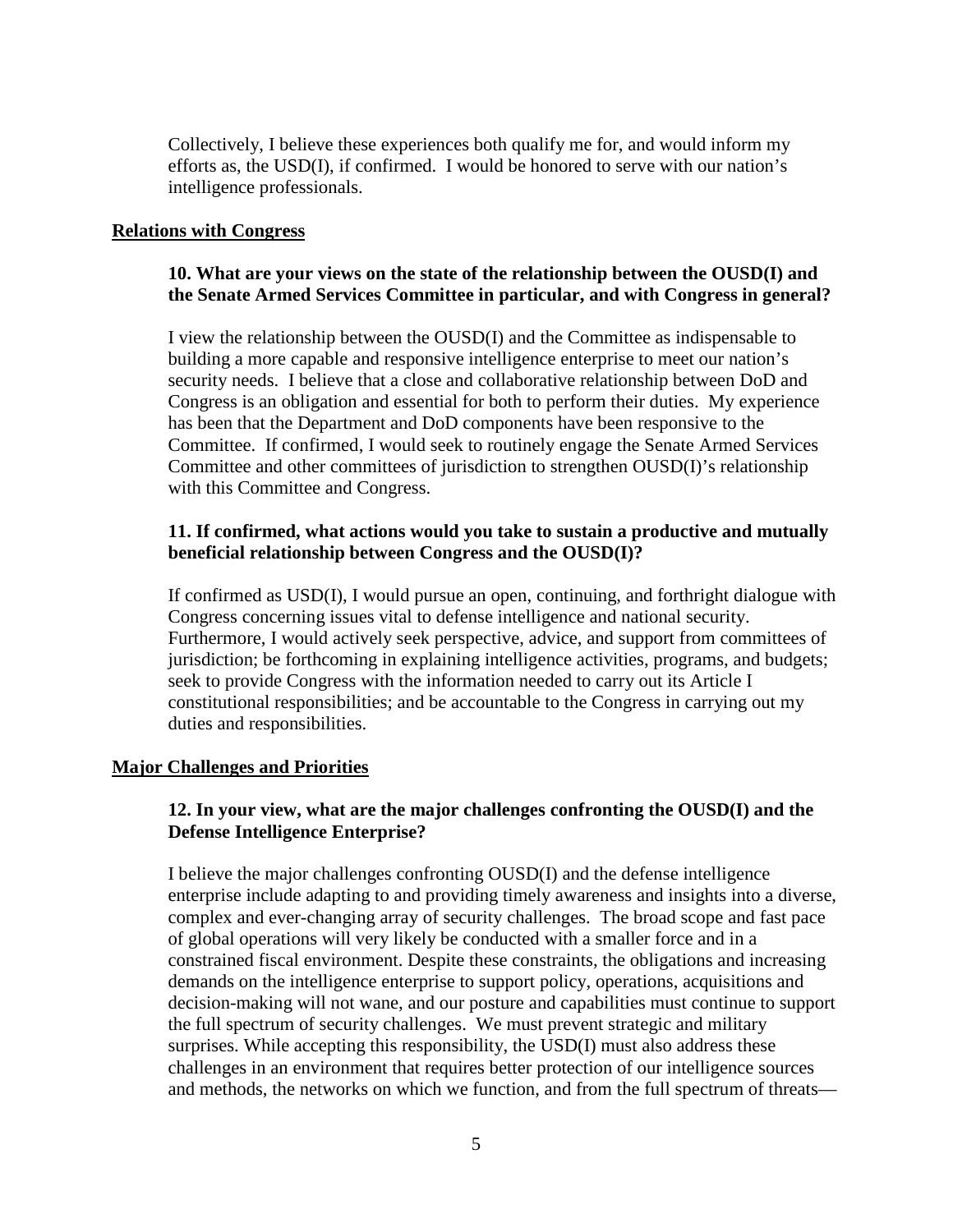from traditional espionage to insider threats and unauthorized disclosures, whether ideologically-motivated or inadvertent.

## **13. If confirmed, what plans do you have for addressing these challenges?**

If confirmed, I would ensure that sufficient and available resources are devoted to the defense intelligence enterprise and pursue additional resources if there are critical shortfalls. I would seek to effectively implement the Secretary's priorities for the Department across the defense intelligence enterprise and ensure that comprehensive programs and policies are developed to support the execution of these priorities. The success of the defense intelligence enterprise depends on a workforce – a team of highly talented and experienced professionals with a wide range and depth of skill. If confirmed, I would pursue relentlessly those commercial technologies that show promise of rapidly advancing our intelligence superiority and advocate for initiatives. I would place a high priority on policies and programs that effectively recruit, train and retain the uniquely talented workforce required to advance the intelligence enterprises ability to mitigate, preempt, and respond to adversarial activities.

## **14. How would you anticipate developing priorities for allocating your time and resources as the USD(I)?**

If confirmed, I would align my priorities with those of the Secretary of Defense: to support increasing the lethality of the joint force, cultivating partnerships, and reforming the Department. I would seek to ensure that resources are allocated strategically to, and across, the defense intelligence enterprise in full support of military forces. In developing intelligence-centric priorities in support of the Secretary's priorities, I would closely collaborate with the uniformed and civilian leaders to ensure optimal support to priority intelligence requirements of the combatant commanders and the operational and military forces that they task and lead. Additionally, I would place a high priority on developing and acquiring intelligence capabilities to maintain and advance our technological superiority; improve the tradecraft of personnel working in the defense intelligence enterprise; and protect our infrastructure and technologies from external and internal threats. Finally, I would allocate the necessary time to ensure the proper management and activities of the OUSD(I) staff focus on efficiency and effectiveness in support of Department modernization efforts.

# **15. If confirmed, how would you balance the need to provide intelligence support to the warfighter with the need to provide intelligence support to policy makers?**

My understanding and belief is that balancing these needs is one of the USD(I)'s primary responsibilities. If confirmed, I would work to ensure the defense intelligence enterprise continues to satisfy requirements for operationally-relevant intelligence that directly enables warfighter success, and I would work collaboratively across the Defense Department and with interagency partners to inform policy and military decision-making by our national leaders.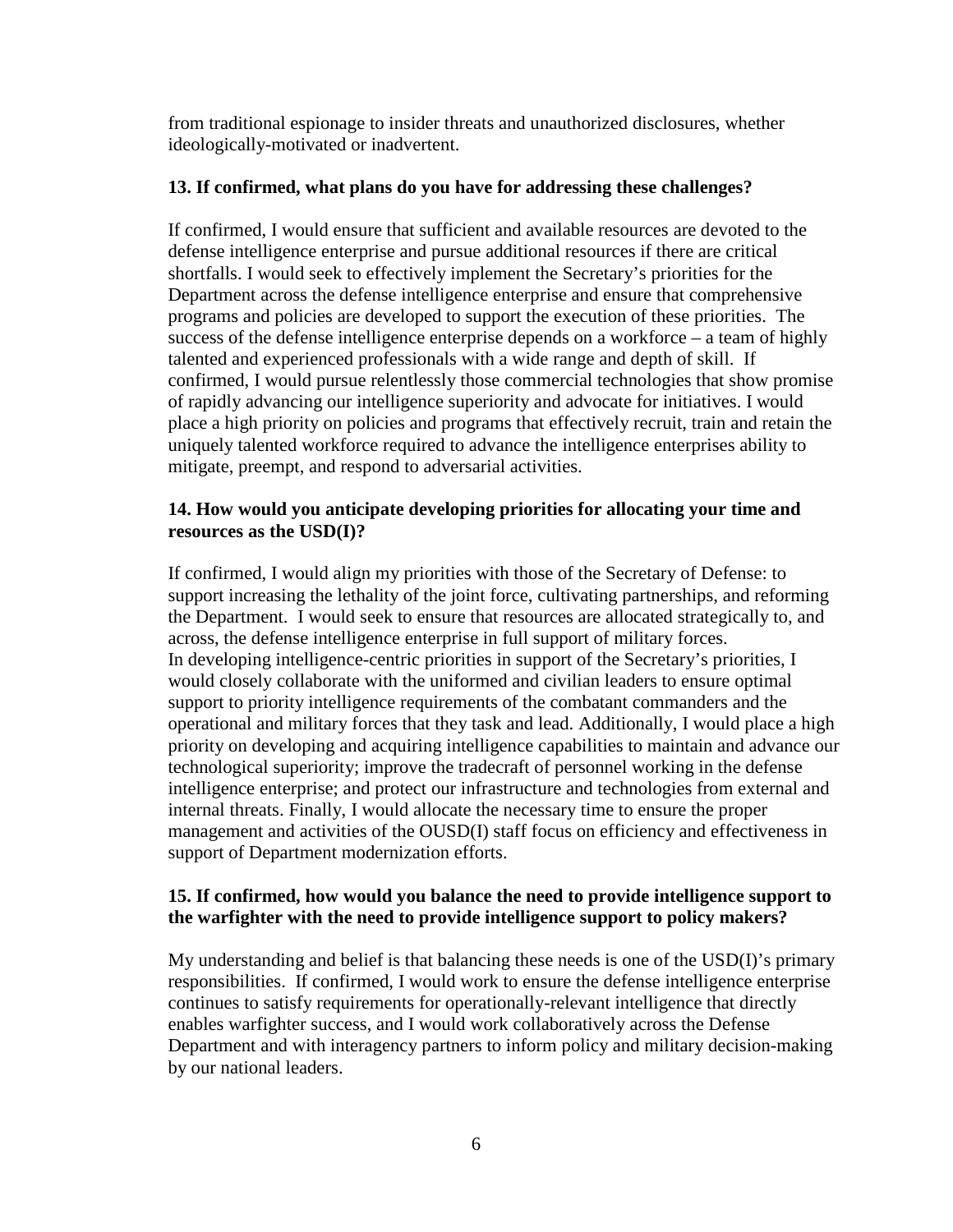### **16. If confirmed, how will you ensure that the geographic combatant commands are adequately assessing and prioritizing their intelligence needs?**

The last position I held before retiring from the U.S. Navy was as the Deputy Commander of U.S. Southern Command. Assessing and prioritizing intelligence needs was one of the most critical roles I had in that position. If confirmed, and in coordination with the Chairman of the Joint Chiefs of Staff and other Department and interagency partners that work with and support Combatant Commands, I would seek to strengthen integration and collaboration between the geographic and functional combatant commands and the elements of the intelligence community. The intelligence picture and assessments created by the intelligence enterprise inform commanders in their requirements and priority deliberations. An unwavering commitment to providing definitive intelligence and capabilities will help shape combatant commander assessments and priorities.

#### **Budget**

## **17. What is your assessment of the impact of the budget caps required by the Budget Control Act on the capacity and capabilities of the Defense Intelligence Enterprise to meet requirements?**

The impact has been significant on defense intelligence enterprise (DIE) readiness. I understand that the DIE has been inhibited by five consecutive years of one-year budget reductions to meet budget caps. This has stressed the ability of the DIE to optimally address warfighting requirements in South Asia and the Middle East and has a cascading negative impact in other regions. These constraints have forced tough choices on where to invest limited resources, such as between the competing requirements of intelligence support to counter-terrorism efforts and fortifying our intelligence capabilities against nations like Russia and China. The DIE has also experienced delays in system upgrades, facility maintenance and slowed the desired pace to address the emerging challenges presented by China's rapidly growing military and a resurgent Russia. I would expect that budget constraints will also limit investment in potentially enterprise-enabling technologies that could address complex intelligence needs. If confirmed, I will pay close attention to these areas and identify related issues and shortfalls.

#### **Torture and Enhanced Interrogation Techniques**

**18. Do you support the standards for detainee treatment specified in the revised Army Field Manual on Interrogations, FM 2-22.3, issued in September 2006, and in DOD Directive 2310.01E, the Department of Defense Detainee Program, dated August 19, 2014, and required by section 1045 of the National Defense Authorization Act for Fiscal Year 2016 (Public Law 114-92)?**

Yes. I fully support the standards on detainee treatment and intelligence interrogation laid out in the Army Field Manual, DoD policy, and the law. If confirmed, I will continue to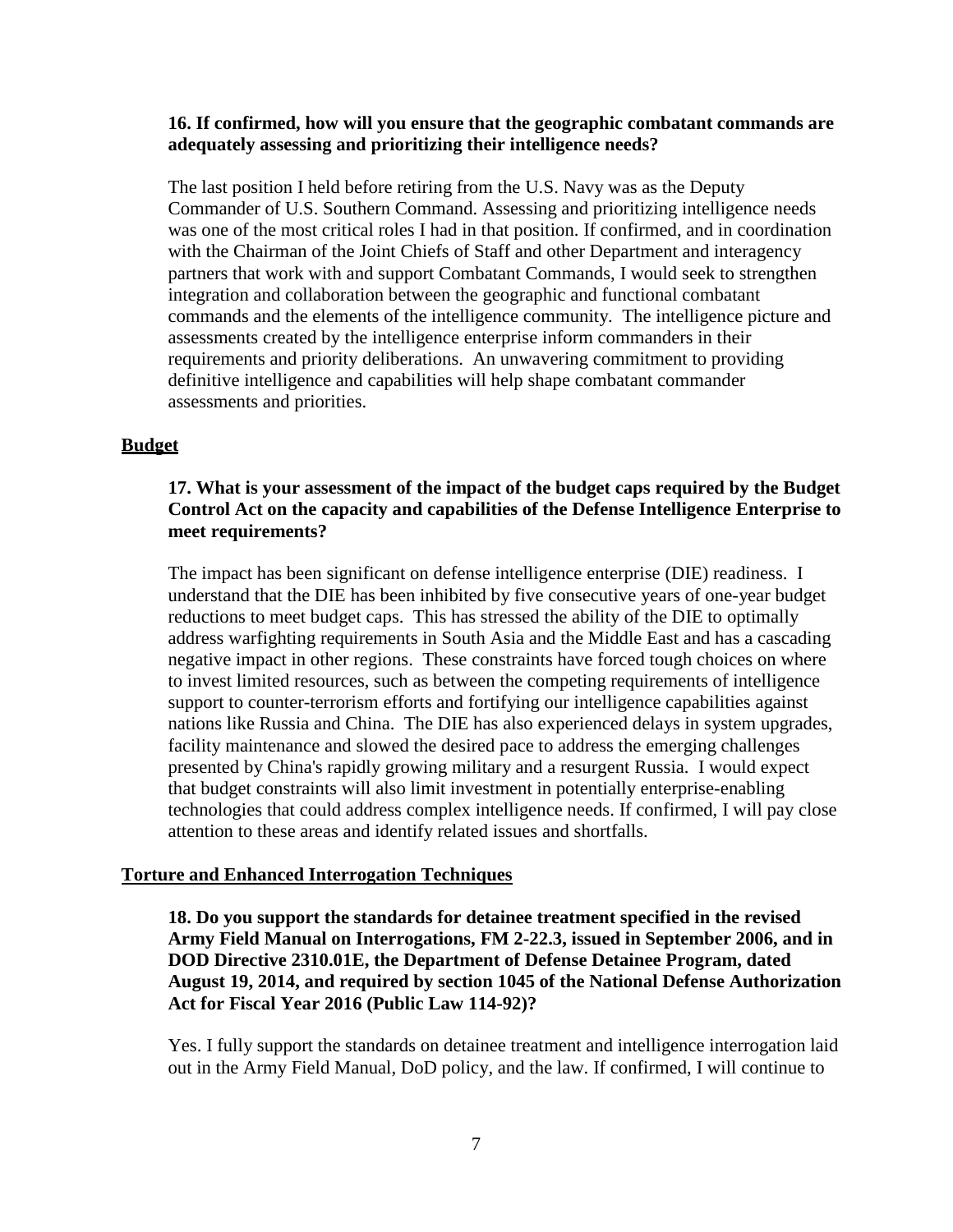support and enforce these standards and I would expect all DoD personnel to be held accountable for doing so.

## **Management of the Defense Intelligence Enterprise**

# **19. What is your understanding of the role of the OUSD(I) in overseeing and coordinating the efforts of the elements of the Defense Intelligence Enterprise?**

I understand the USD(I) is responsible for supporting the Secretary of Defense, as his Principal Staff Assistant for assigned intelligence matters, in discharging his intelligencerelated responsibilities and authorities under Title 10 and Title 50 of the United States Code. This includes exercising authority, direction, and control on behalf of the Secretary of Defense over the defense intelligence components of the Department of Defense and working closely with the Joint Staff, Combatant Commands, Service components and the ODNI to develop effective policy, plans, programs, and priorities.

# **20. Are additional authorities, policy guidance, or resources necessary for effective oversight of the enterprise?**

If confirmed, I would carefully assess the adequacy of the existing authorities, policies, and resources to determine what changes, if any, are needed for effective oversight of defense intelligence activities and to improve the performance of the enterprise. On behalf of the Secretary of Defense, I would work closely with the committees of jurisdiction to seek the support and resources necessary to execute effective oversight.

# **21. Are there opportunities to improve coordination with the National Intelligence Community to improve intelligence support to the warfighter and, if so, where are the opportunities?**

From my experience in uniform, I believe there are always opportunities to improve collaboration across the intelligence community to better support the warfighter. If I am confirmed, I would engage early and often with the combatant commanders to improve my understanding of their needs and I would frequently engage leaders within the national intelligence community to obtain support to meet those warfighter needs. I am particularly interested in improving the integration of national and defense intelligence, surveillance, and reconnaissance capabilities, and applying greater attention to faster, more agile and adaptive processing, exploitation, and dissemination of intelligence data to better support the warfighter and others that engage our adversaries at the tactical edge.

# **Background Investigations**

**The National Background Investigations Bureau at the Office of Personnel Management (OPM) is currently charged with conducting background investigations (BIs) for the Department of Defense. However, its ownership of this process has led to a backlog of over 600,000 cases, which is increasing by more than 10,000 a month. This has led to unacceptable delays for Department personnel and**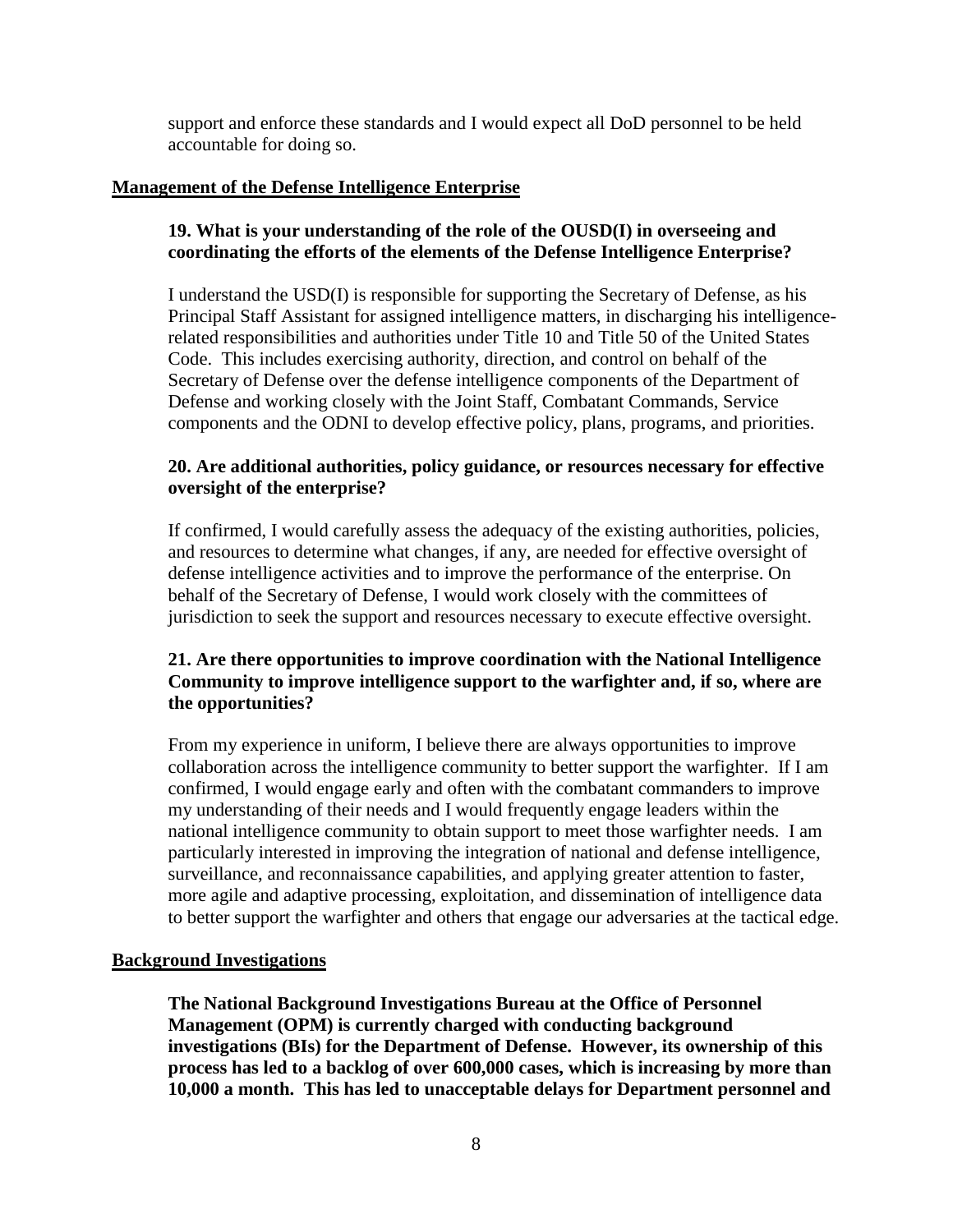**programs as both are idled waiting for clearances. Secretary Mattis has indicated that he has made a decision in principle to transition from outsourcing BIs from OPM to having the Department of Defense conduct its own BIs. In addition, section 938 of S. 1519, the National Defense Authorization Act for Fiscal Year 2018, as passed by the Senate Armed Services Committee, mandates this transition.**

#### **22. Do you support this transition?**

Yes. I fully support this effort. The unacceptable backlog of more than 700,000 cases has a significantly negative impact on DoD mission readiness. Appropriately cleared personnel, uniformed, civilian and contractor, are critical to the day-to-day operations of the Department as well as our future readiness and capabilities. Of concern, individuals cleared on an interim basis do not have access to the full scope of information they need to perform their duties, and, without a completed background investigation, the Department is accepting increased risk. The Department needs to address these issues and build a program that is effective in both avoiding backlogs and minimizing risks to our security. If confirmed, these issues will have my full attention.

**One objection to the transfer of Defense Department BIs from OPM to the Department is that OPM would lose its "economy of scale" (as the Defense Department comprises the vast majority of OPM's investigations workload) and there would be yet more duplication of personnel security overhead than already exists today. A counter-argument is that the small remaining investigations workload at OPM could also be transferred to the Defense Department, in much the same way that the Defense Security Service today manages the industrial security program for almost the entire Federal Government.**

#### **23. What are your views on this issue?**

My understanding is that the current OPM-led process is overwhelmed, and costs have spiraled in recent years. I would need a better understanding of the current program details and the concerns regarding economy of scale before I could provide my views. However, if confirmed, I would closely examine IT systems and the practices of OPM and DoD to conduct background investigations to ensure existing economies of scale are preserved and possibly improved. Additionally, I would ensure that any methods to reduce costs and develop improvements were shared, as appropriate, throughout the U.S. government.

## **Allocation of Intelligence, Surveillance, and Reconnaissance (ISR) Assets Through the Global Force Management Process**

**This Committee has expressed concerns about the process and underlying analysis supporting the allocation of ISR assets to the combatant commands under the Global Force Management Process (GFMAP). While these GFMAP problems are numerous, the**  Committee has noted in particular that, since the events of September 11<sup>th</sup>, U.S. Central **Command has received the overwhelming share of ISR assets, to the point where the**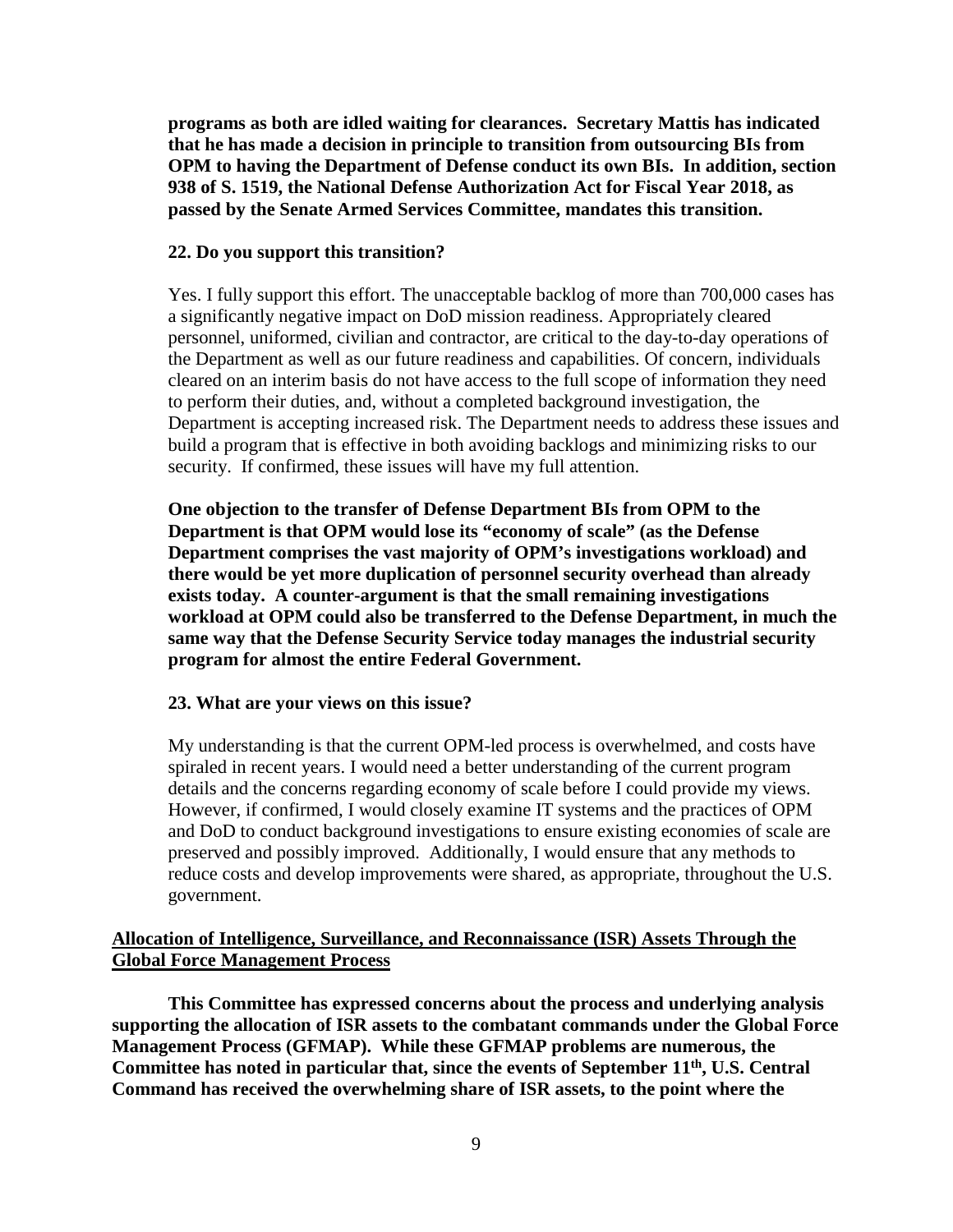**Committee expressed doubt that "a rigorous analysis would consistently rank the lowest priorities of one or more combatant commands higher than the highest priorities of other combatant commands."** 

# **24. What is your understanding and assessment of the adequacy of the process for allocating ISR capabilities under the GFMAP process?**

The Global Force Management Process (GFMAP) was designed to allocate forces and capabilities across the Combatant Commands to best meet their prioritized requirements, including allocation of intelligence, surveillance, and reconnaissance (ISR) assets. As the former Deputy Commander of U.S. Southern Command, I have personal experience competing with the U.S. Central Command and other Combatant Commands for limited ISR resources. While our troops fighting in active combat zones must always have priority for our resources, due consideration must be given to other security concerns. During my participation in the GFMAP process, I found that combatant commander requirements always exceeded the ISR assets available. If confirmed, I would closely coordinate with the Chairman of the Joint Chiefs of Staff to support a process that achieves an appropriate balance in ISR allocation so we ensure that our global security responsibilities are best met.

## **25. In your view, are modifications to the process warranted?**

I am not aware currently of the exact distribution of ISR resources, but if confirmed, I would personally review current ISR allocations and participate, as appropriate, in the allocation process.

# **Cyber**

# **26. How do you perceive the challenges we face in cyberspace?**

I believe that the cyberspace domain offers a multitude of benefits, but it also poses one of the greatest threats to our nation's security. DoD, like our nation, faces a daily and growing threat in cyberspace. In recent years, malicious cyber activities conducted by our adversaries, both state and non-state actors, are increasingly complex, technologically advanced, disruptive, and persistent. DoD continues to face challenges in protecting and securing its networks, systems, infrastructure, and in developing its overall cyber capabilities. If confirmed, and in close collaboration with both the government and civilian sectors, as well as Congress. I would be fully committed to addressing this challenge with both defensive and offensive measures.

# **27. Briefly describe what policy objectives the Defense Department should be seeking to achieve in the cyber realm and the strategy you think is necessary to address these challenges.**

The Secretary has discussed the need for both a whole-of-government effort regarding U.S. responses to malicious cyber activity and hardening our information networks and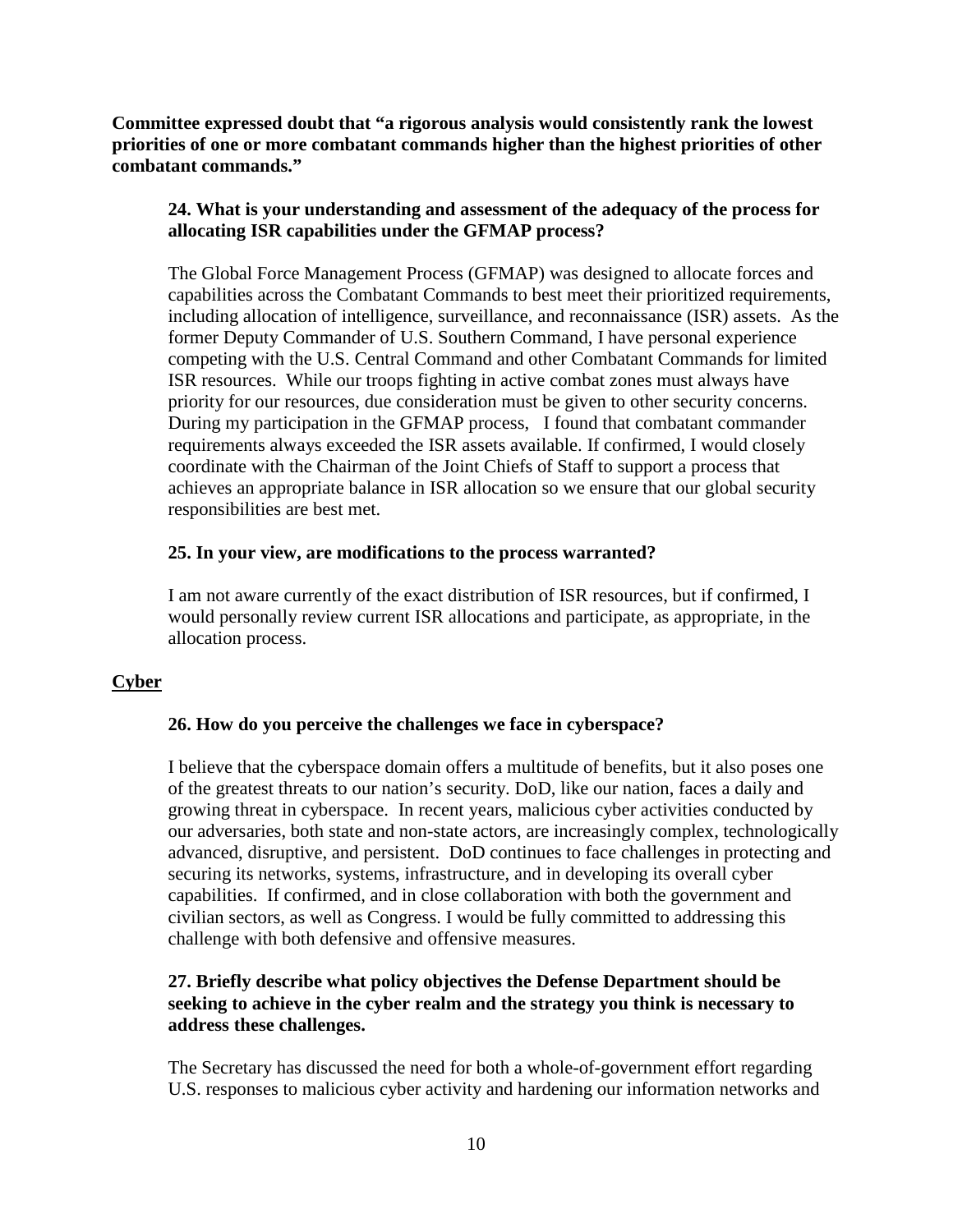critical infrastructure, which I fully support. If confirmed, DoD's role in cyber will be one of my key focus areas, as the Department continues to support efforts to better assess the threat, bring technological and policy advancements to bear to deter our adversaries and protect our networks, support defensive and offensive cyber operations, fully develop the Cyber Mission Forces, and empower and resource U.S. Cyber Command.

#### **28. What role should the OUSD(I) play in addressing challenges in cyberspace?**

I believe that OUSD(I)'s role is to facilitate an integrated perspective on cyberspace as it relates to intelligence. This includes providing the Secretary and our national security leadership a holistic look at the capabilities, operations, personnel, and resources across the defense intelligence enterprise needed to provide more effective and efficient intelligence support to DoD cyber operations. If confirmed, I would foster a close and continuing partnership between OUSD(I), OUSD Policy, the Joint Staff, U.S. Cyber Command, the Defense Intelligence Agency, and the National Security Agency as we must collectively work to operate freely and safely in this domain.

## **29. What is your understanding of the support that the OUSD(I) should provide to the Principal Cyber Advisor's cross-functional team under section 932 of the National Defense Authorization Act for Fiscal Year 2014?**

I understand that OUSD(I) supports the Principal Cyber Advisor cross-functional team through direct liaison and collaboration with the Director for Defense Intelligence that oversees defense technical collection and special programs. If confirmed, I will review the current level of support and identify any needed changes.

## **Information Operations**

**The Russian government conducted an aggressive information operations campaign against the United States in 2016 in an attempt to influence the presidential election and undermine faith in America's democratic system and institutions. The Russian government has been conducting similar operations for a number of years, including in 2017, against U.S. allies in Europe. The Department of Defense, and the Federal Government as a whole, was ill-prepared to detect, defend against, and respond to these operations, which have been conducted primarily, but not exclusively, through cyberspace. Section 1042 of S. 1519, the National Defense Authorization Act for Fiscal Year 2018, as passed by the Senate Armed Services Committee, would require the Secretary of Defense to establish a cross-functional task force to integrate across the Department's capabilities and organizations to respond to and conduct information operations and cyber-enabled information operations.**

**30a. What are your views on the preparedness of the Department of Defense and the Federal Government as a whole to deter, defend against, and conduct integrated strategic information operations?**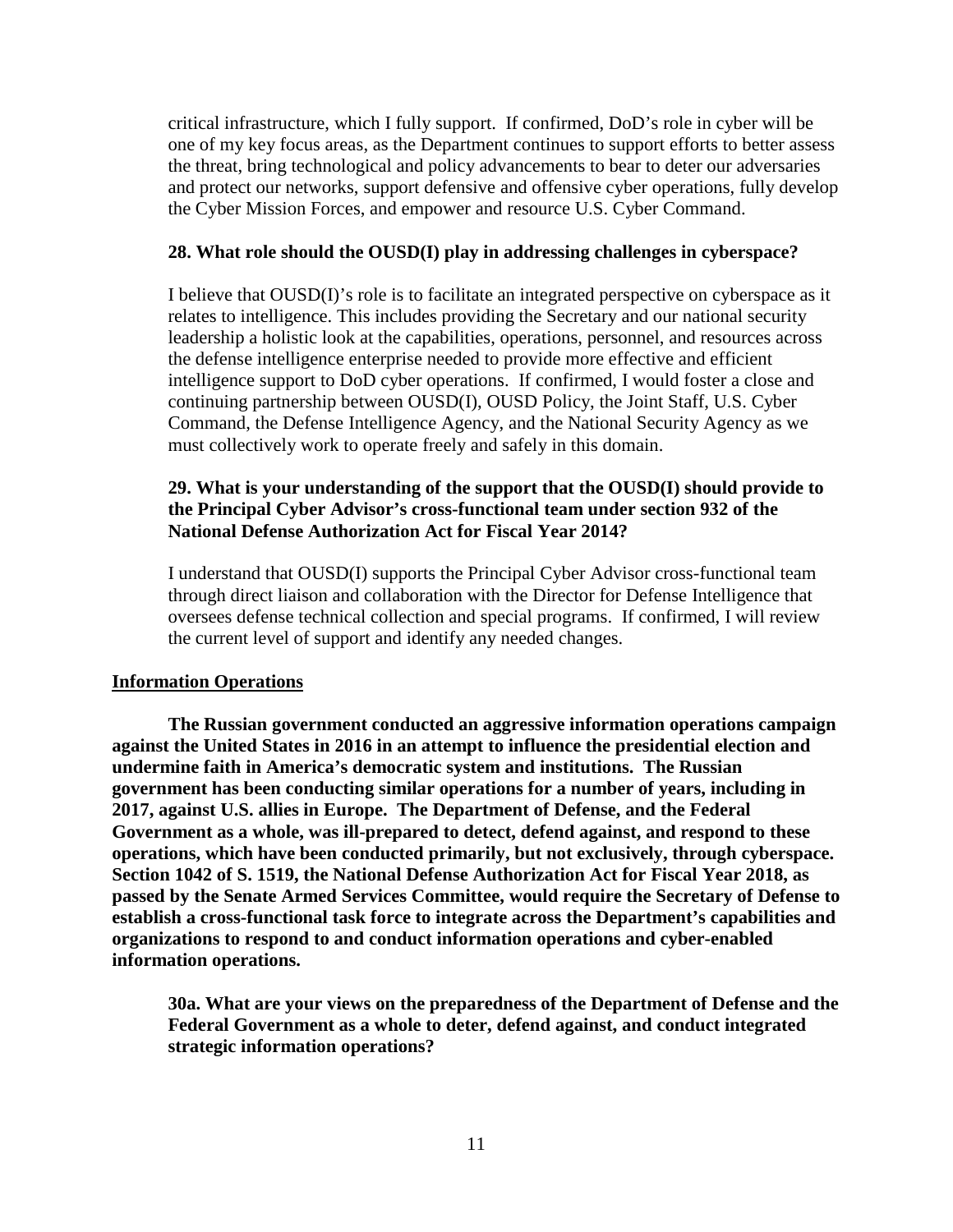While I have been out of government for several years and have not been privy to the Department's progress in conducting information operations, I believe the ability of the Department of Defense and the Federal Government to understand, conduct, and deter strategic information operations falls short of what the nation needs. The 2016 Russian example is only one of many recent examples that highlight significant gaps in capability to counter strategic information operations and to develop an effective U.S. governmentwide communications strategy. There is much work to do, including potential organizational reform and reallocation of resources. If confirmed, I would work closely with the other Primary Staff Assistants and the Joint Staff to understand how the intelligence community and defense intelligence enterprise can enhance operations in the information environment. This effort would include a review of OUSD(I)'s internal organizational structure. I understand that the Chairman of the Joint Chiefs of Staff recently approved the introduction of a new, seventh Joint Function (information) that should serve as a springboard to better organize the entire Department to address strategic, operational, and tactical information operations.

#### **30b. What is your assessment of section 1042?**

If confirmed, I will commit to an extensive review of the potential implications of section 1042. If section 1042 is enacted into law, it may provide new opportunities to transform DoD information and cyber operations by prioritizing and integrating DoD efforts across the information environment. I would look forward to working closely and collaboratively with other stakeholders in the Department to ensure we have the requisite capabilities to operate effectively with speed and agility in the information environment and cyberspace domain. OUSD(I)'s internal organizational structure would also need to be examined to ensure that we are postured to meet the objectives of section 1042.

### **30c. What role would you foresee for the Defense intelligence components in supporting the task force proposed in section 1042?**

If confirmed, I will ensure the defense intelligence enterprise is prepared to support the task force proposed in section 1042, if enacted into law. I foresee important roles for the defense intelligence components in supporting section 1042 objectives. Intelligence has always been a cornerstone of effective offensive and defensive operations in the information environment and thus a strong, impactful role for USD(I) to achieve the objectives outlined in section 1042 is appropriate. If the position of Defense Intelligence Officer for Information Operations and Cyber Operations was established in law, it may allow for substantial gains in effective, efficient, and proactive support for cyberspace operations, military deception, operations security, military information support operations, electronic warfare, and other indirect approaches that address the cognitive nature of war.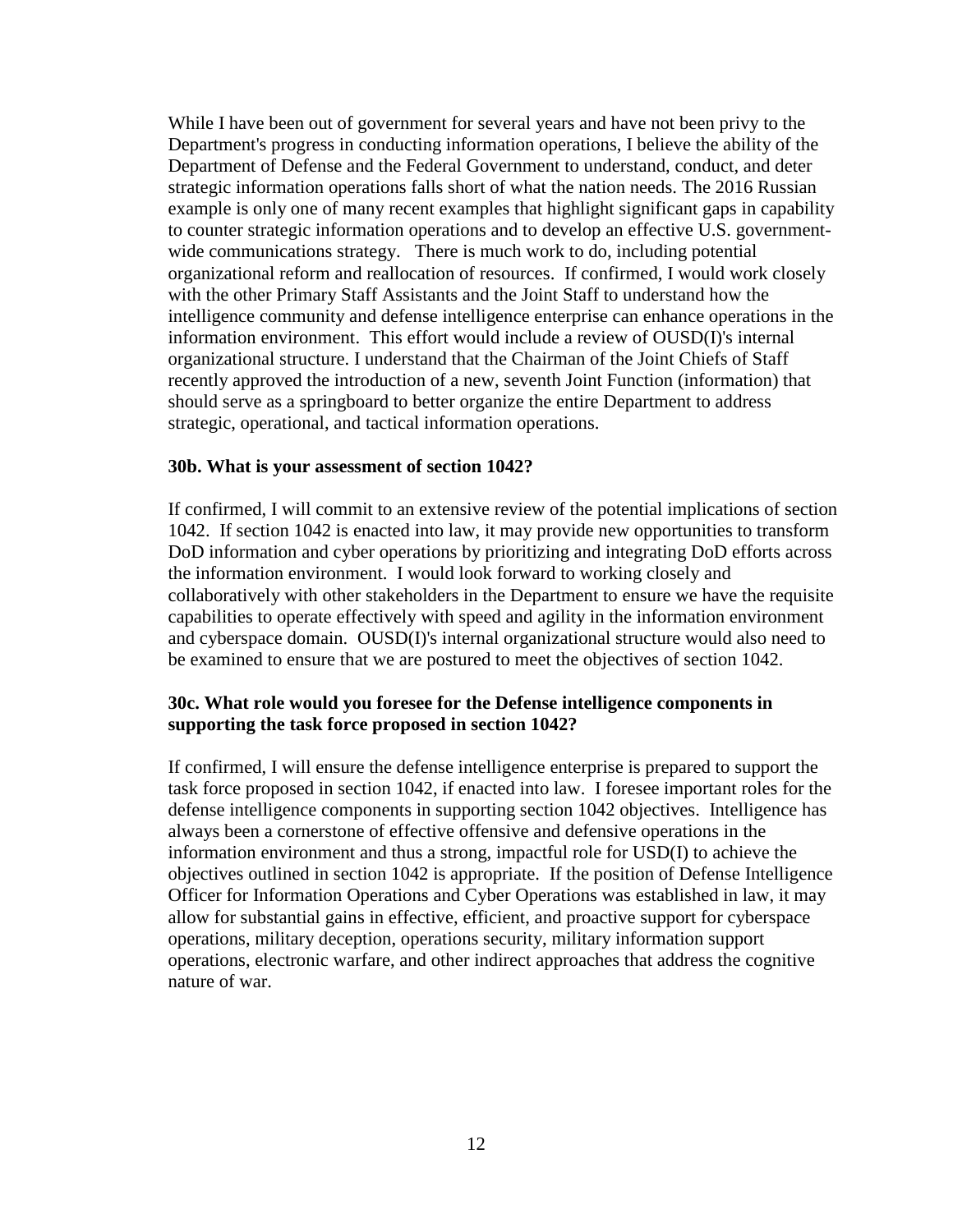## **Space**

### **31. What do you perceive as the threats to our national security space satellites?**

The United States, its allies, and partners rely on space capabilities for their security and prosperity. Losing access to our space capabilities would have severe consequences on the battlefield and our way of life here at home. Our adversaries recognize this dependency and have invested in a range of anti-satellite capabilities, from kinetic weapons to be employed against our satellites to non-kinetic cyber weapons that can disable our satellite ground stations and jam command, control, and communications links. Additionally, space has become increasingly congested, with the number of objects in orbit steadily growing, threatening our ability to operate safely.

## **32. Briefly describe what policy objectives the Defense Department should be seeking to achieve and the strategy you think is necessary to address these threats.**

If confirmed, I would support the Secretary and the Under Secretary of Defense for Policy in their articulation of the Department's space policy objectives. I believe that our defense intelligence enterprise must have the capabilities, personnel, and resources to adequately assess space threats and technology to better support the acquisition and operation of new space capabilities. Furthermore, I believe that OUSD(I) can work to better integrate intelligence with operations in protecting our space advantage, as well as increase the integration of space and airborne ISR in delivering intelligence advantage to our warfighters.

## **33. Given that the National Reconnaissance Office (NRO) would be required to respond operationally to active threats to reconnaissance satellites by adversaries in a conflict, should the Department consider designating the NRO as a combat support agency?**

If confirmed, I would look into what changes may be warranted to our overall space enterprise based on the current and predicted threat environment.

## **Relationship with Respect to the Assistant Secretary of Defense for Special Operations and Low Intensity Conflict (ASD SOLIC)**

## **34. How are responsibilities for the oversight of the activities and programs of special operations forces delineated between the OUSD(I) and ASD SOLIC?**

Since 9/11, U.S. special operations forces have successfully integrated operations and intelligence at every level of tactical and operational command. To the extent that these forces engage in intelligence, counterintelligence, security, sensitive activities, or other intelligence-related activities, the USD(I) and the ASD(SO/LIC) share responsibility for overseeing those activities. If confirmed, I will continue to build upon the active partnership between the USD(I) and ASD SO/LIC teams to ensure collaboration that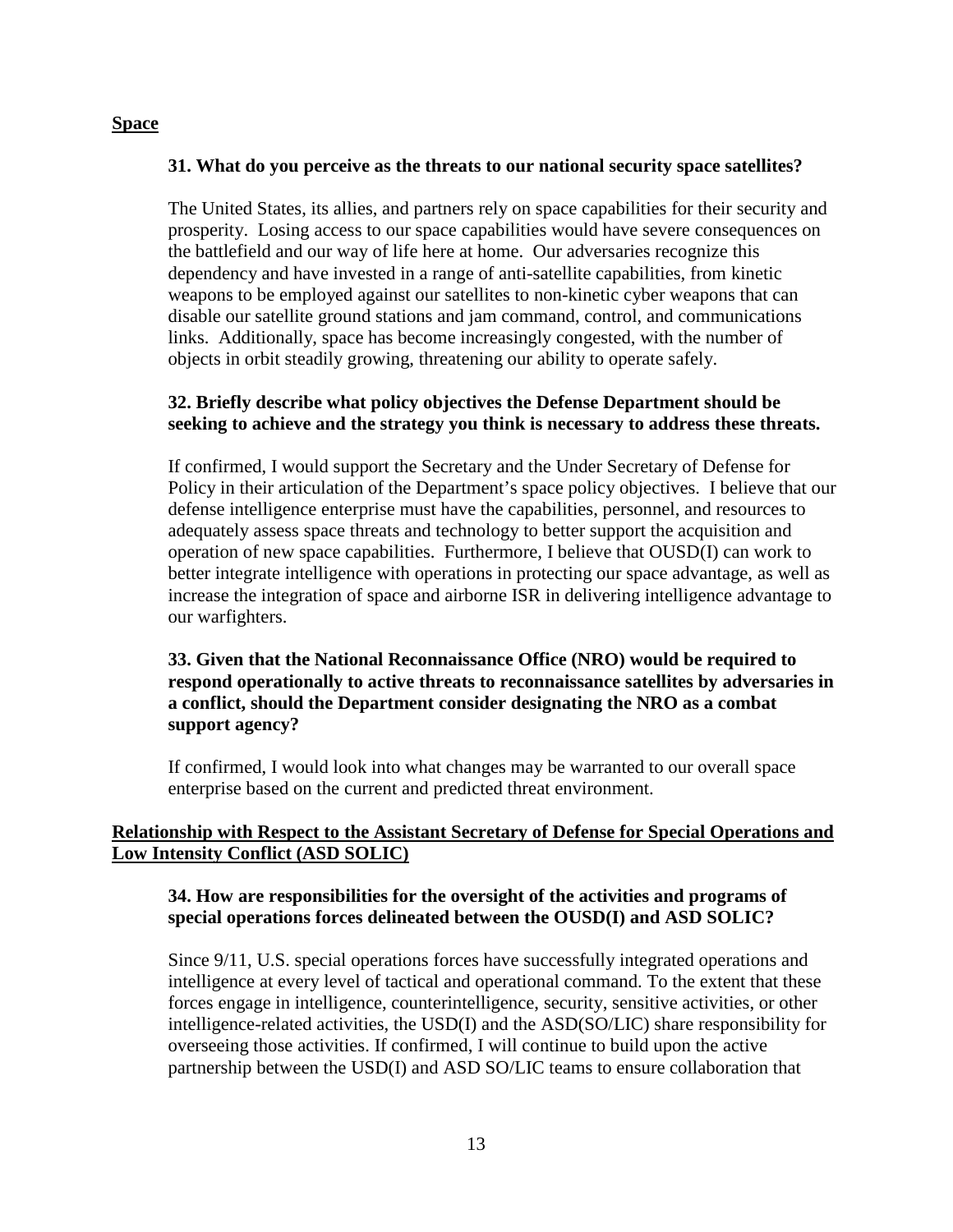strengthens the Department's oversight and effectiveness of special operations activities and programs.

### **35. Are there any programs that are currently overseen by the OUSD(I) that would be more appropriately overseen by ASD SOLIC?**

I am not aware of any currently. However, I would need to better understand the full range of program oversight. If confirmed, I would work closely with ASD SO/LIC and the Commander of U.S. Special Operations Command to help ensure that supporting activities and programs are in place and overseen to support the Special Operations Command's effectiveness, and aligned to ASD SO/LIC's roles and responsibilities.

#### **Personnel Security and Insider Threats**

**The Secretary of Defense established the Department of Defense Insider Threat Management and Analysis Center (DITMAC) in 2014 to oversee the mitigation of insider threat risks to the Department and specific actions on insider threat cases. The Department faces technical, cultural, management, and organizational challenges in creating integrated, automated means to access data from, and make correlations across, the intelligence, counter-intelligence, law enforcement, physical security, cybersecurity, personnel security, and human resources organizations in all the military services, defense agencies, combatant commands, and Office of the Secretary of Defense, as well as the Department's contractor population. The USD(I) is the designated Department of Defense official accountable for managing and overseeing the Department's insider threat program.**

## **36a. How, if at all, should the Department change its data ownership and governance policies to allow for DITMAC to accomplish its mission?**

It is vital that the Department, and USD(I), as the accountable manager for the program, develop appropriate tools and propose policies to collectively mitigate risk and address threats. I believe the Department should take an innovative, directive approach, seeking to implement promising data management technologies that develop an "all source," shared picture of the potential insider threats. The threat is too significant to not aggressively resolve those other aforementioned issues that are within the Department's ability and responsibility to resolve. If confirmed, I will closely examine the Department's insider threat mitigation program, identify any policy constraints, and work closely with leaders and staffs across the Defense Department to propose those data ownership and governance policies that are in the best interests of mitigating insider threats.

**36b. Does the OUSD(I) have the authority and technical expertise necessary to guide the development of a comprehensive insider threat capability that integrates all sources of information for identifying insider threats using modern information technology?**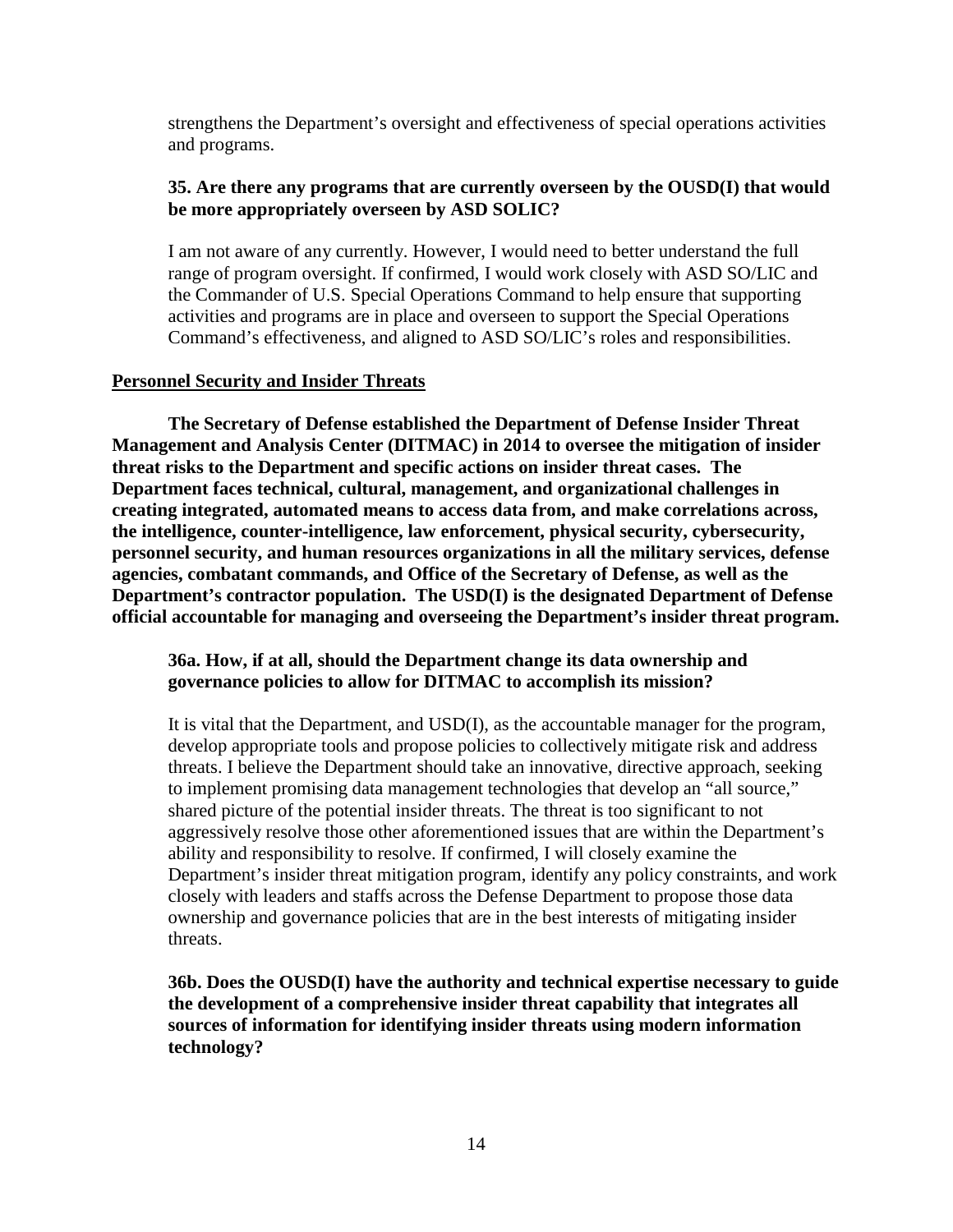I believe that the Department's insider threat program is still developing. I understand that the Department is using a phased approach to implement capabilities that will integrate the latest technologies available. The goal is for the program to be comprehensive by aggregating and analyzing available information vital to timely awareness and action in countering insider threats. If confirmed, I would pursue the expertise and technology to optimize this goal from any appropriate source and I will assess whether additional authorities or other resources would be needed for OUSD(I) to optimally address this threat.

## **36c. Is it advisable and appropriate, in your view, for the DITMAC to have access or be integrated into the Defense Department contractors' human resource, cybersecurity, physical security, and personnel security data systems, given that contractors were responsible for multiple recent insider threats?**

I believe insider threat programs should address threats in a comprehensive and integrated way that ensures effective mitigation of threats regardless of their origin. If confirmed, I would evaluate fully the options to address any information-sharing challenges, including potential use of contractor data. I would propose the necessary integration and access protocols that best mitigate the insider threat while protecting sensitive data where appropriate.

#### **Personnel Security to Support the Department of Defense's Innovation Strategy**

**The Department of Defense is pursuing a wide-ranging strategy to engage with commercial entities engaged in cutting-edge research and development, including through the Defense Innovation Unit Experimental (DIUx). The Department's leadership recognizes that it needs new acquisition policies and practices to enable the Department to engage with this sector with the necessary speed, agility and flexibility. Two related obstacles are the time and difficulty involved in acquiring security clearances and the hurdles that non-traditional contractors face in getting access to data to test and demonstrate new information technology and software. The National Geospatial Intelligence Agency, for example, has concluded that it lacks the authority necessary to share even its unclassified imagery data with companies and universities it hopes can develop dramatically improved exploitation capabilities through machine learning-based artificial intelligence algorithms.** 

## **37. What are your views on the importance of, and potential approaches for, the Defense Department's security apparatus adapting and tailoring its requirements and procedures to better support the Department's innovation agenda?**

It is vital that DoD innovation efforts are secure and protected appropriately from all threats, just as it is vital for the Department to pursue those capabilities that will markedly enhance critically important capabilities. It is my understanding that a provision of the National Defense Authorization Act for Fiscal Year 2017 required the establishment of an Enhanced Security Program to Support the Department of Defense Innovation Initiative. If confirmed, I would work to ensure the effective implementation of this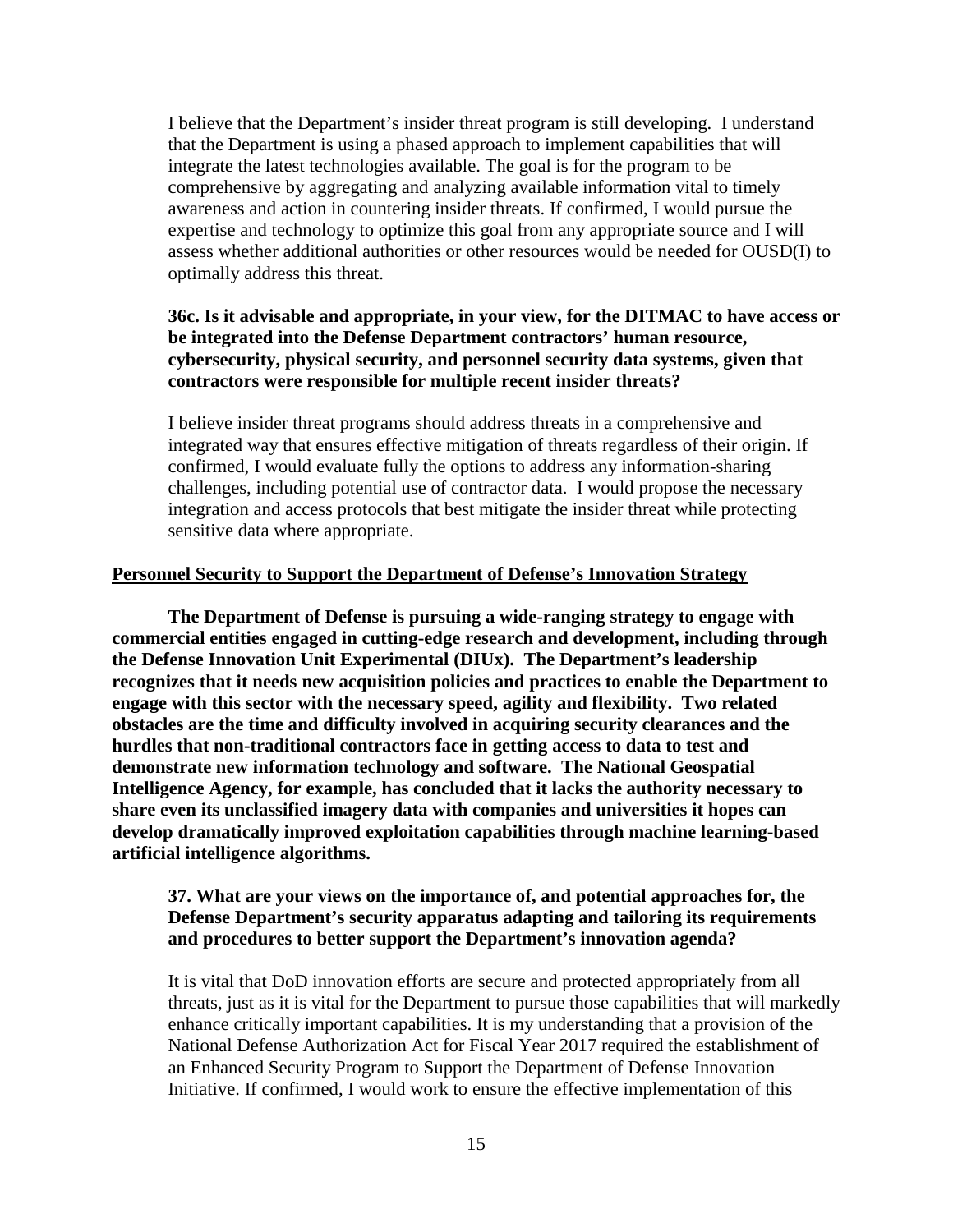program at DoD innovation hubs, such as DIUx. In addition, I would aggressively support continued outreach to industry and seek the means to safely and rapidly bring data exploitation and emerging machine learning and artificial intelligence capabilities to bear on national security challenges.

#### **U.S. Special Operations Command Intelligence Operations**

## **38. In your view, how are intelligence operations carried out by special operations personnel different from those carried out by others in the intelligence community?**

In my experience, special operations missions require very precise and detailed intelligence to prepare the battlespace and ensure operations can be executed on short timelines and in high risk environments. This range of missions also requires access to agile and flexible intelligence-related infrastructure, tradecraft, and capabilities to meet operational requirements. Additionally, U.S. Special Operations Forces have trained and honed their skills to conduct meticulous site exploitations throughout the course of their operations. These have led to many follow-on successes against our adversaries. Sixteen years of close collaboration between the intelligence community and special operations forces has provided a critical battlefield advantage.

## **38a. If confirmed, how would you ensure intelligence activities carried out by special operations forces are adequately coordinated with other activities carried out by those in the intelligence community?**

I recognize the importance of fully coordinating special operations forces' intelligence activities with those of the intelligence community. While I believe this coordination and collaboration is closer than at any time in our nation's past, I would, if confirmed, continue efforts to improve coordination and deconfliction and promote the leveraging of each other's activities to meet intelligence needs from the tactical to the strategic levels.

#### **Need for Independent Intelligence Analysis**

**39. If confirmed, how would you ensure that intelligence analysts within the Defense Department, including those who may be seconded to offices that are not part of the Defense intelligence structure, are independent and free of pressure from influence from their chain of command to reach a certain conclusion, including a conclusion that fits a particular policy preference?**

I am firmly committed to the principle of analytic integrity for defense intelligence analysts. Through my career experience, I understand how important it is that the unvarnished truth, no matter how unwelcome, always makes its way from the field to the headquarters and national leaders. If confirmed, I would fully support policies and programs that ensure defense intelligence analysis is objective and free from the personal or political biases of individual analysts or managers. I am aware of and fully support actions taken by OUSD(I) in light of recent recommendations made by the DoD